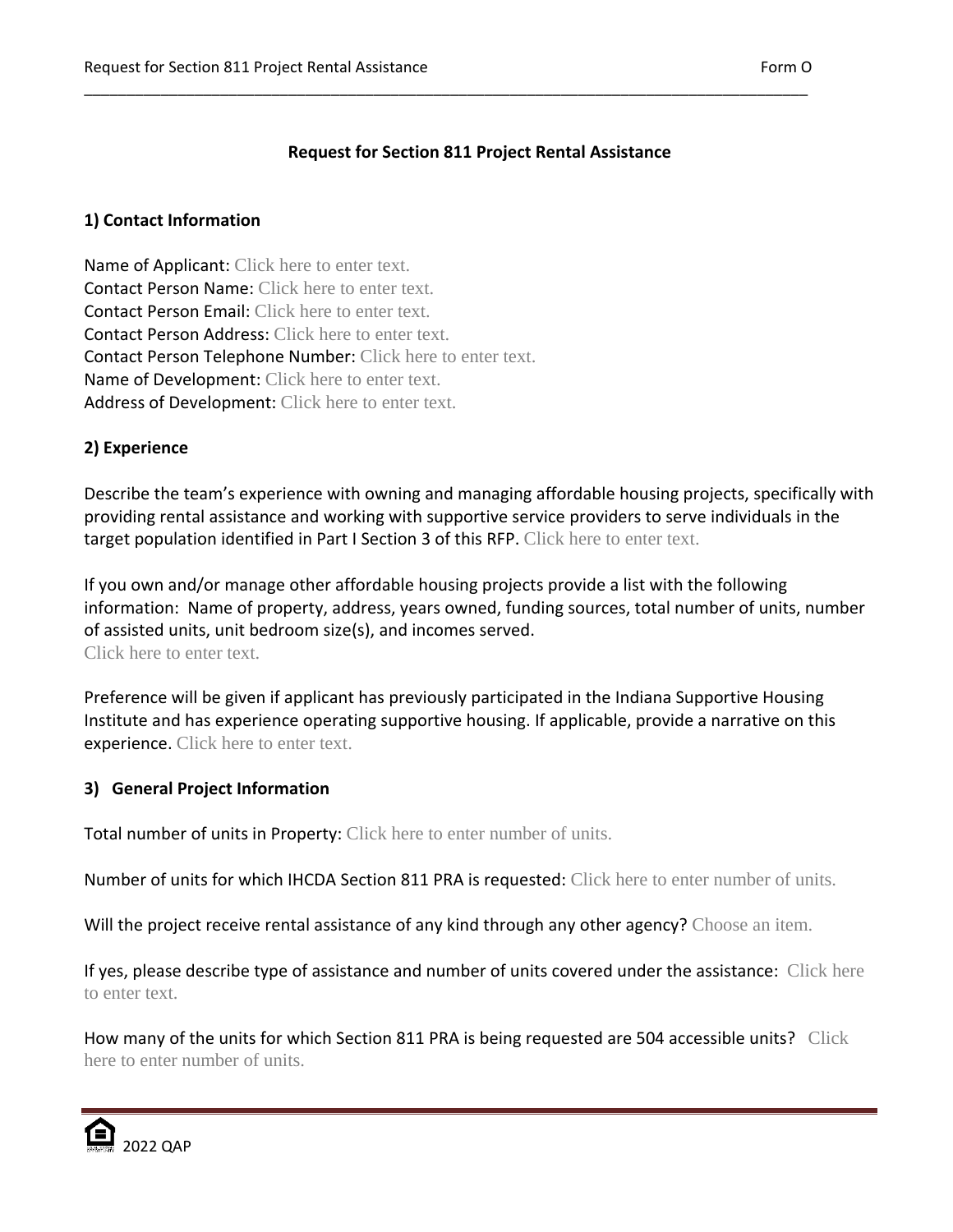Of those how many are for sensory impaired? Click here to enter number of units.

Provide a definition of the target population that will be served with Section 811 PRA at the property and a narrative of how your properties Tenant Selection Plan will identify eligible tenants within that target population.

\_\_\_\_\_\_\_\_\_\_\_\_\_\_\_\_\_\_\_\_\_\_\_\_\_\_\_\_\_\_\_\_\_\_\_\_\_\_\_\_\_\_\_\_\_\_\_\_\_\_\_\_\_\_\_\_\_\_\_\_\_\_\_\_\_\_\_\_\_\_\_\_\_\_\_\_\_\_\_\_\_\_\_\_\_

Click here to enter number of units.

Provide a narrative description of the project. The narrative should include building and neighborhood descriptions, age of the property, current unit condition, location of public transit in relation to the property, and location of employment opportunities in relation to the property. Describe the accessibility and location of social, recreational, educational, commercial, and health facilities. Describe any physical design elements and amenities included that will directly benefit the population served. Click here to enter number of units.

| <b>Number of Total Units</b><br>Percent of Area |                               | Number of proposed Section 811 PRA Units |  |
|-------------------------------------------------|-------------------------------|------------------------------------------|--|
| Medium Income                                   |                               |                                          |  |
| $< 30\%$                                        | Number of units.              | Number of subsidies.                     |  |
| < 40%                                           | Number of units.              | Number of subsidies.                     |  |
| $< 50 \%$                                       | Number of units.              | Number of subsidies.                     |  |
| <60%                                            | Number of units.              | Number of subsidies.                     |  |
| Number of units.<br>>60%                        |                               | Number of subsidies.                     |  |
|                                                 | <b>Total</b> Number of units. | Number of subsidies.                     |  |

#### **4) What are the incomes currently served (adjusted for family size):**

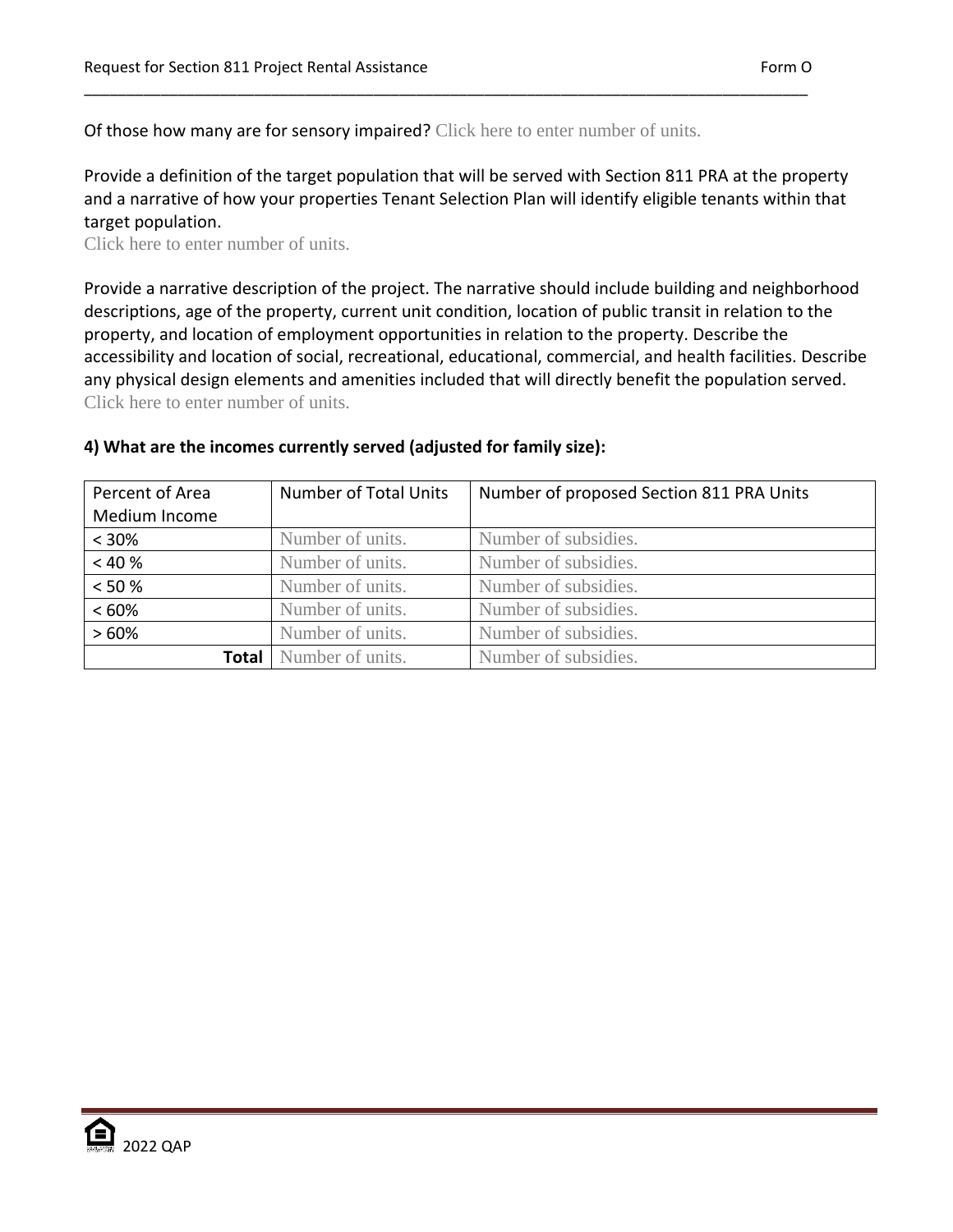| Unit                  | Vouchers       | Requested                                | Unit Type Breakdown (provide # of each different type of unit   |                                                              |                                                                                                                    |
|-----------------------|----------------|------------------------------------------|-----------------------------------------------------------------|--------------------------------------------------------------|--------------------------------------------------------------------------------------------------------------------|
| <b>Size</b>           | Requested      | Rent                                     | ex. townhouse, high rise, etc.)                                 |                                                              |                                                                                                                    |
| 0 <sub>BR</sub>       | #              | <b>\$Rent</b>                            | Unit Breakdown.                                                 |                                                              |                                                                                                                    |
| 1 BR                  | #              | <b>\$</b> Rent                           | Unit Breakdown.                                                 |                                                              |                                                                                                                    |
| 2 BR                  | #              | \$ Rent                                  | Unit Breakdown.                                                 |                                                              |                                                                                                                    |
| 3 BR                  | #              | \$ Rent                                  | Unit Breakdown.                                                 |                                                              |                                                                                                                    |
| 4 BR                  | #              | \$ Rent                                  | Unit Breakdown.                                                 |                                                              |                                                                                                                    |
| Total                 | #              | $$$ Rent                                 | Unit Breakdown.                                                 |                                                              |                                                                                                                    |
|                       |                |                                          |                                                                 |                                                              |                                                                                                                    |
|                       | <b>Utility</b> | <b>Fuel Type</b><br>(Gas or<br>Electric) | Who is<br>responsible<br>for paying<br>bill? Owner<br>or Tenant | <b>Utility</b>                                               | Who is<br>responsible<br>for paying<br>bill/<br>supplying<br>the<br>appliance?<br><b>Owner or</b><br><b>Tenant</b> |
| Heating               |                | Fuel Type                                | Choose                                                          | <b>Trash Removal</b>                                         | Choose                                                                                                             |
| Cooking               |                | Fuel Type                                | Choose                                                          | Air Conditioning                                             | Choose                                                                                                             |
| <b>Water Heating</b>  |                | Fuel Type                                | Choose                                                          | Other (specify)                                              | Choose                                                                                                             |
| <b>Other Electric</b> |                |                                          | Choose                                                          | Who will provide the below<br>appliances Owner or<br>Tenant? |                                                                                                                    |
| Water                 |                |                                          | Choose                                                          | Range                                                        | Choose                                                                                                             |
| Sewer                 |                |                                          | Choose                                                          | Refrigerator                                                 | Choose                                                                                                             |

\_\_\_\_\_\_\_\_\_\_\_\_\_\_\_\_\_\_\_\_\_\_\_\_\_\_\_\_\_\_\_\_\_\_\_\_\_\_\_\_\_\_\_\_\_\_\_\_\_\_\_\_\_\_\_\_\_\_\_\_\_\_\_\_\_\_\_\_\_\_\_\_\_\_\_\_\_\_\_\_\_\_\_\_\_

# **5) Rental Assistance Contract Unit Mix requested:**

# **6) Lease Plan:**

Describe the plan and timeline to lease the units. (500 words or less): Click here to enter text.

# **7) Low Barrier Screening Criteria:**

Describe how you will screen applicants for 811 PRA assisted units. Include the factors that would result in a denial of the application. Note: respondents selected under this RFP must have a tenant selection plan approved by IHCDA prior to entering a contract. Click here to enter text.